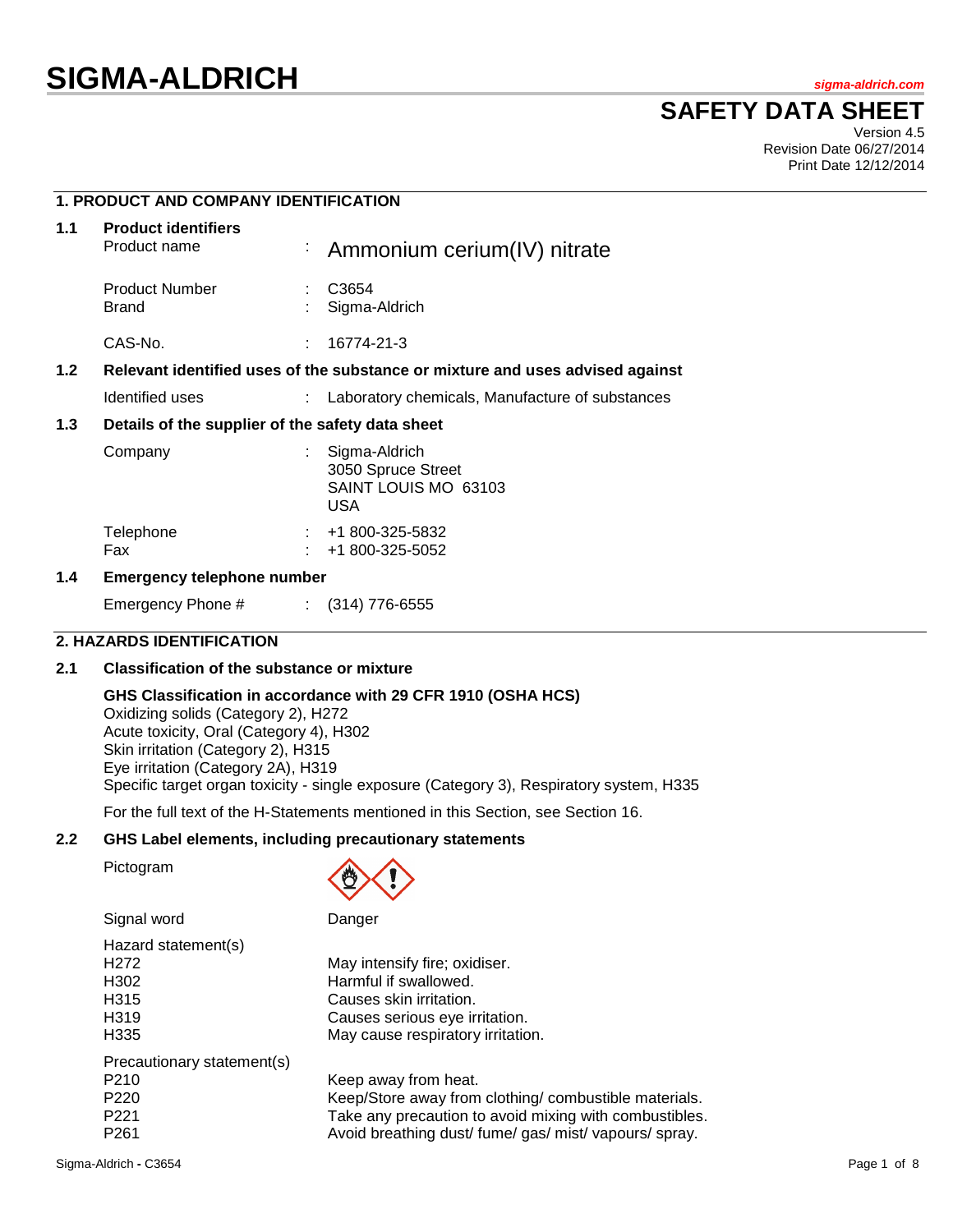| P <sub>264</sub>     | Wash skin thoroughly after handling.                                                                                                |
|----------------------|-------------------------------------------------------------------------------------------------------------------------------------|
| P <sub>270</sub>     | Do not eat, drink or smoke when using this product.                                                                                 |
| P <sub>271</sub>     | Use only outdoors or in a well-ventilated area.                                                                                     |
| P <sub>280</sub>     | Wear protective gloves/ protective clothing/ eye protection/ face<br>protection.                                                    |
| $P301 + P312$        | IF SWALLOWED: Call a POISON CENTER or doctor/ physician if you<br>feel unwell.                                                      |
| $P302 + P352$        | IF ON SKIN: Wash with plenty of soap and water.                                                                                     |
| $P304 + P340$        | IF INHALED: Remove victim to fresh air and keep at rest in a position<br>comfortable for breathing.                                 |
| $P305 + P351 + P338$ | IF IN EYES: Rinse cautiously with water for several minutes. Remove<br>contact lenses, if present and easy to do. Continue rinsing. |
| P312                 | Call a POISON CENTER or doctor/ physician if you feel unwell.                                                                       |
| P321                 | Specific treatment (see supplemental first aid instructions on this label).                                                         |
| P330                 | Rinse mouth.                                                                                                                        |
| P332 + P313          | If skin irritation occurs: Get medical advice/ attention.                                                                           |
| $P337 + P313$        | If eye irritation persists: Get medical advice/attention.                                                                           |
| P362                 | Take off contaminated clothing and wash before reuse.                                                                               |
| P370 + P378          | In case of fire: Use dry sand, dry chemical or alcohol-resistant foam for<br>extinction.                                            |
| $P403 + P233$        | Store in a well-ventilated place. Keep container tightly closed.                                                                    |
| P405                 | Store locked up.                                                                                                                    |
| P <sub>501</sub>     | Dispose of contents/ container to an approved waste disposal plant.                                                                 |

#### **2.3 Hazards not otherwise classified (HNOC) or not covered by GHS** - none

### **3. COMPOSITION/INFORMATION ON INGREDIENTS**

#### **3.1 Substances**

| Synonyms         |  | : Ceric ammonium nitrate                 |
|------------------|--|------------------------------------------|
| Formula          |  | : $H_8$ CeN <sub>8</sub> O <sub>18</sub> |
| Molecular Weight |  | $: 548.22$ g/mol                         |
| CAS-No.          |  | $: 16774-21-3$                           |
| EC-No.           |  | $: 240 - 827 - 6$                        |
|                  |  |                                          |

#### **Hazardous components**

| Component                    | Classification                                                                                                       | Concentration |
|------------------------------|----------------------------------------------------------------------------------------------------------------------|---------------|
| Diammonium hexanitratocerate |                                                                                                                      |               |
|                              | Ox. Sol. 2; Acute Tox. 4; Skin<br>Irrit. 2; Eye Irrit. 2A; STOT SE<br>3; H272, H302, H315, H319,<br>H <sub>335</sub> |               |

For the full text of the H-Statements mentioned in this Section, see Section 16.

#### **4. FIRST AID MEASURES**

#### **4.1 Description of first aid measures**

#### **General advice**

Consult a physician. Show this safety data sheet to the doctor in attendance.Move out of dangerous area.

#### **If inhaled**

If breathed in, move person into fresh air. If not breathing, give artificial respiration. Consult a physician.

#### **In case of skin contact**

Wash off with soap and plenty of water. Consult a physician.

#### **In case of eye contact**

Rinse thoroughly with plenty of water for at least 15 minutes and consult a physician.

#### **If swallowed**

Never give anything by mouth to an unconscious person. Rinse mouth with water. Consult a physician.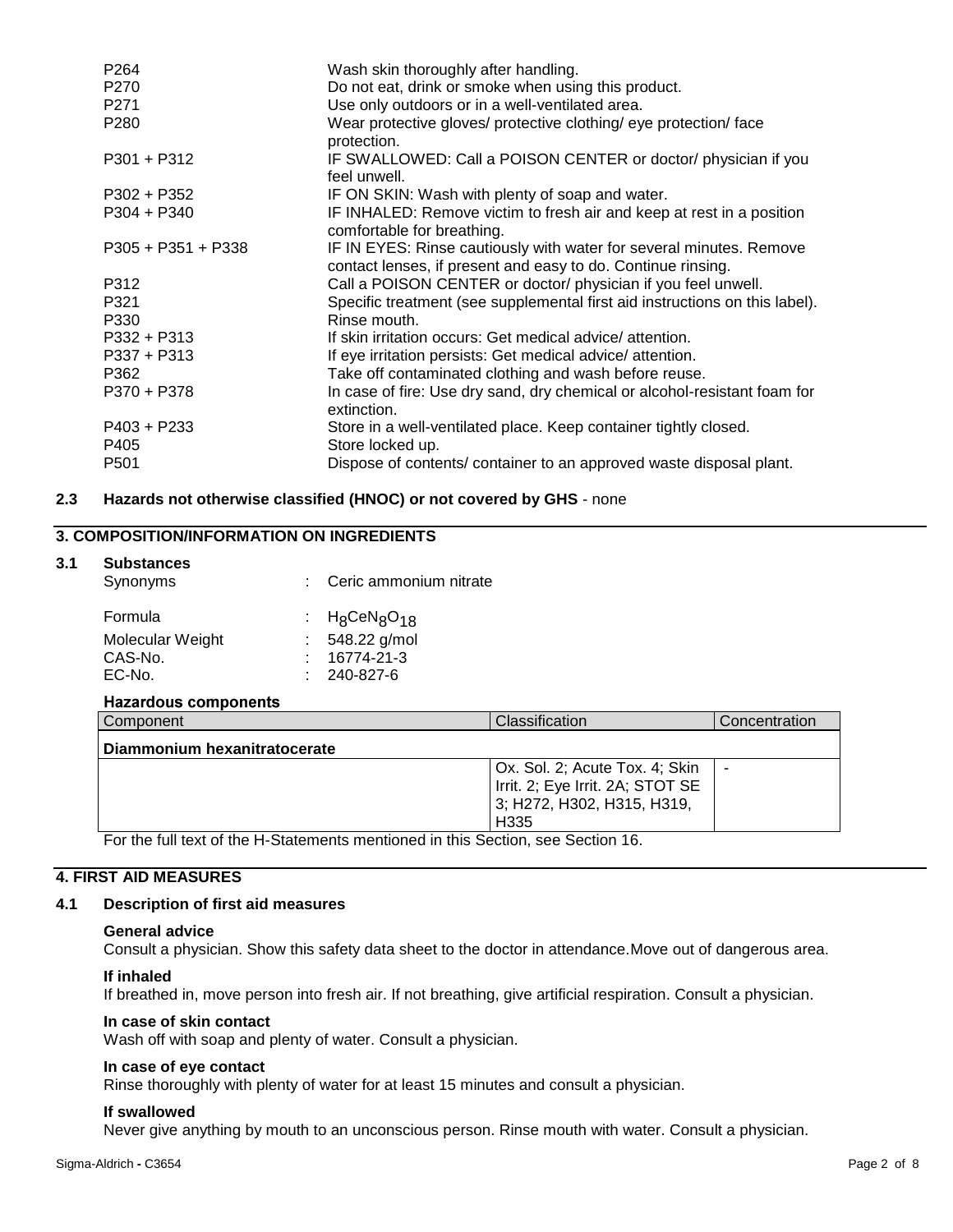#### **4.2 Most important symptoms and effects, both acute and delayed**

The most important known symptoms and effects are described in the labelling (see section 2.2) and/or in section 11

**4.3 Indication of any immediate medical attention and special treatment needed** no data available

#### **5. FIREFIGHTING MEASURES**

#### **5.1 Extinguishing media**

**Suitable extinguishing media** Use water spray, alcohol-resistant foam, dry chemical or carbon dioxide.

**5.2 Special hazards arising from the substance or mixture** nitrogen oxides (NOx), cerium oxides

#### **5.3 Advice for firefighters** Wear self contained breathing apparatus for fire fighting if necessary.

#### **5.4 Further information** Use water spray to cool unopened containers.

#### **6. ACCIDENTAL RELEASE MEASURES**

- **6.1 Personal precautions, protective equipment and emergency procedures** Use personal protective equipment. Avoid dust formation. Avoid breathing vapours, mist or gas. Ensure adequate ventilation. Evacuate personnel to safe areas. Avoid breathing dust. For personal protection see section 8.
- **6.2 Environmental precautions** Do not let product enter drains.
- **6.3 Methods and materials for containment and cleaning up** Sweep up and shovel. Contain spillage, and then collect with an electrically protected vacuum cleaner or by wetbrushing and place in container for disposal according to local regulations (see section 13). Keep in suitable, closed containers for disposal.
- **6.4 Reference to other sections**

For disposal see section 13.

### **7. HANDLING AND STORAGE**

#### **7.1 Precautions for safe handling**

Avoid contact with skin and eyes. Avoid formation of dust and aerosols. Provide appropriate exhaust ventilation at places where dust is formed.Keep away from sources of ignition - No smoking.Keep away from heat and sources of ignition. For precautions see section 2.2.

#### **7.2 Conditions for safe storage, including any incompatibilities**

Keep container tightly closed in a dry and well-ventilated place.

Store under inert gas. hygroscopic

#### **7.3 Specific end use(s)**

Apart from the uses mentioned in section 1.2 no other specific uses are stipulated

#### **8. EXPOSURE CONTROLS/PERSONAL PROTECTION**

#### **8.1 Control parameters**

#### **Components with workplace control parameters** Contains no substances with occupational exposure limit values.

#### **8.2 Exposure controls**

#### **Appropriate engineering controls**

Handle in accordance with good industrial hygiene and safety practice. Wash hands before breaks and at the end of workday.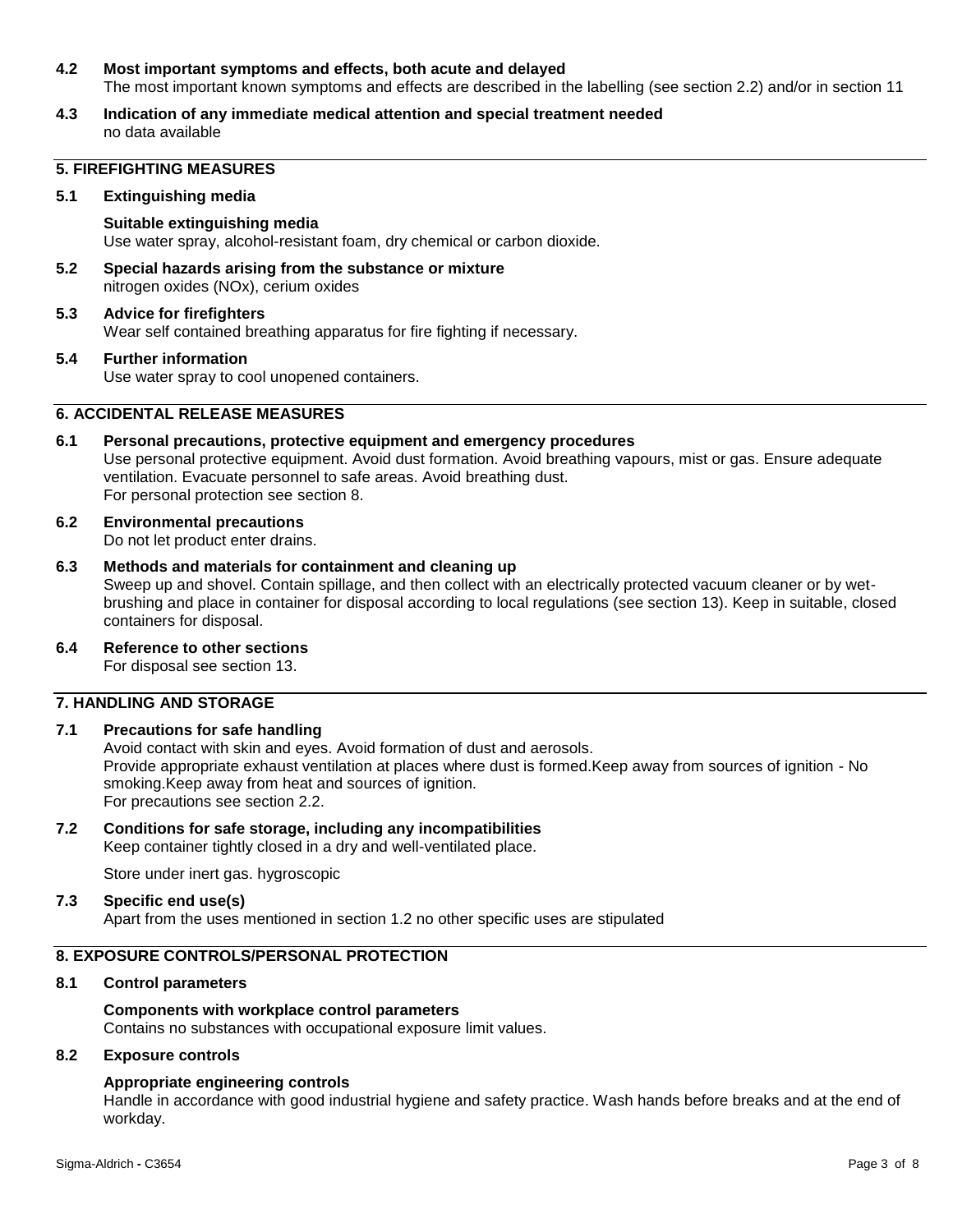#### **Personal protective equipment**

#### **Eye/face protection**

Safety glasses with side-shields conforming to EN166 Use equipment for eye protection tested and approved under appropriate government standards such as NIOSH (US) or EN 166(EU).

#### **Skin protection**

Handle with gloves. Gloves must be inspected prior to use. Use proper glove removal technique (without touching glove's outer surface) to avoid skin contact with this product. Dispose of contaminated gloves after use in accordance with applicable laws and good laboratory practices. Wash and dry hands.

Full contact Material: Nitrile rubber Minimum layer thickness: 0.11 mm Break through time: 480 min Material tested:Dermatril® (KCL 740 / Aldrich Z677272, Size M)

Splash contact Material: Nitrile rubber Minimum layer thickness: 0.11 mm Break through time: 480 min Material tested:Dermatril® (KCL 740 / Aldrich Z677272, Size M)

data source: KCL GmbH, D-36124 Eichenzell, phone +49 (0)6659 87300, e-mail sales@kcl.de, test method: EN374

If used in solution, or mixed with other substances, and under conditions which differ from EN 374, contact the supplier of the CE approved gloves. This recommendation is advisory only and must be evaluated by an industrial hygienist and safety officer familiar with the specific situation of anticipated use by our customers. It should not be construed as offering an approval for any specific use scenario.

#### **Body Protection**

Complete suit protecting against chemicals, The type of protective equipment must be selected according to the concentration and amount of the dangerous substance at the specific workplace.

#### **Respiratory protection**

Where risk assessment shows air-purifying respirators are appropriate use a full-face particle respirator type N100 (US) or type P3 (EN 143) respirator cartridges as a backup to engineering controls. If the respirator is the sole means of protection, use a full-face supplied air respirator. Use respirators and components tested and approved under appropriate government standards such as NIOSH (US) or CEN (EU).

#### **Control of environmental exposure**

Do not let product enter drains.

#### **9. PHYSICAL AND CHEMICAL PROPERTIES**

#### **9.1 Information on basic physical and chemical properties**

| a) | Appearance                                 | Form: crystalline<br>Colour: light orange, yellow |
|----|--------------------------------------------|---------------------------------------------------|
| b) | Odour                                      | pungent                                           |
| C) | <b>Odour Threshold</b>                     | no data available                                 |
| d) | рH                                         | no data available                                 |
| e) | Melting point/freezing<br>point            | no data available                                 |
| f) | Initial boiling point and<br>boiling range | no data available                                 |
| g) | Flash point                                | not applicable                                    |
| h) | Evapouration rate                          | no data available                                 |
| i) | Flammability (solid, gas)                  | no data available                                 |
| j) | Upper/lower<br>flammability or             | no data available                                 |
|    |                                            |                                                   |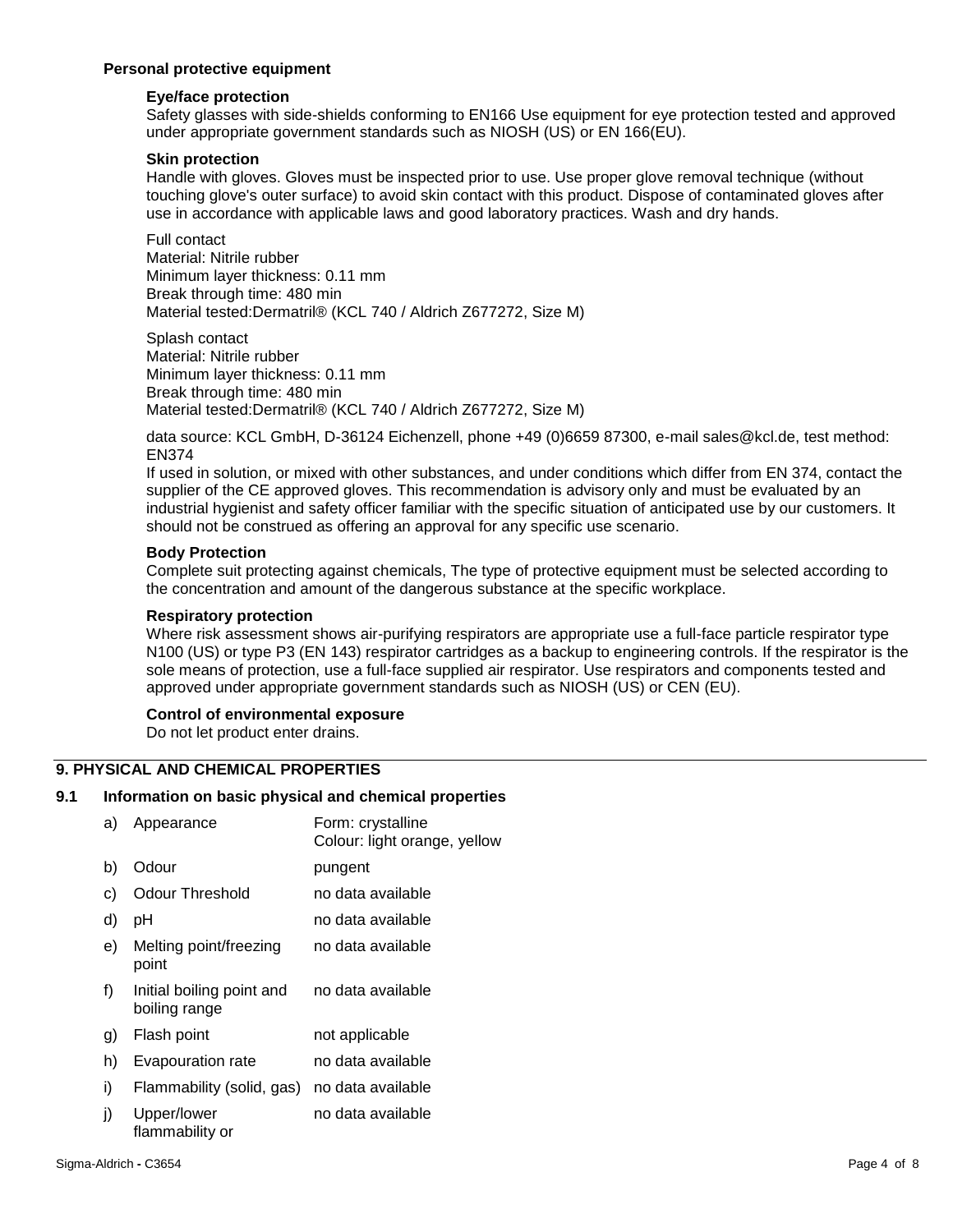explosive limits

|     | k) | Vapour pressure                               | no data available                                                        |
|-----|----|-----------------------------------------------|--------------------------------------------------------------------------|
|     | I) | Vapour density                                | no data available                                                        |
|     |    | m) Relative density                           | no data available                                                        |
|     | n) | Water solubility                              | soluble                                                                  |
|     | O) | Partition coefficient: n-<br>octanol/water    | no data available                                                        |
|     | p) | Auto-ignition<br>temperature                  | no data available                                                        |
|     | q) | Decomposition<br>temperature                  | $>$ 185 °C ( $>$ 365 °F) -                                               |
|     | r) | Viscosity                                     | no data available                                                        |
|     | S) | <b>Explosive properties</b>                   | no data available                                                        |
|     | t) | Oxidizing properties                          | The substance or mixture is classified as oxidizing with the category 2. |
| 9.2 |    | Other safety information<br>no data available |                                                                          |

#### **10. STABILITY AND REACTIVITY**

#### **10.1 Reactivity** no data available

- **10.2 Chemical stability** Stable under recommended storage conditions.
- **10.3 Possibility of hazardous reactions** no data available
- **10.4 Conditions to avoid** Avoid moisture.
- **10.5 Incompatible materials** Strong reducing agents, Organic materials, Powdered metals

## **10.6 Hazardous decomposition products**

Other decomposition products - no data available In the event of fire: see section 5

#### **11. TOXICOLOGICAL INFORMATION**

#### **11.1 Information on toxicological effects**

#### **Acute toxicity**

LD50 Oral - rat - > 300 - 2,000 mg/kg (OECD Test Guideline 401)

Dermal: no data available

no data available

**Skin corrosion/irritation** no data available

**Serious eye damage/eye irritation** no data available

**Respiratory or skin sensitisation** no data available

**Germ cell mutagenicity** no data available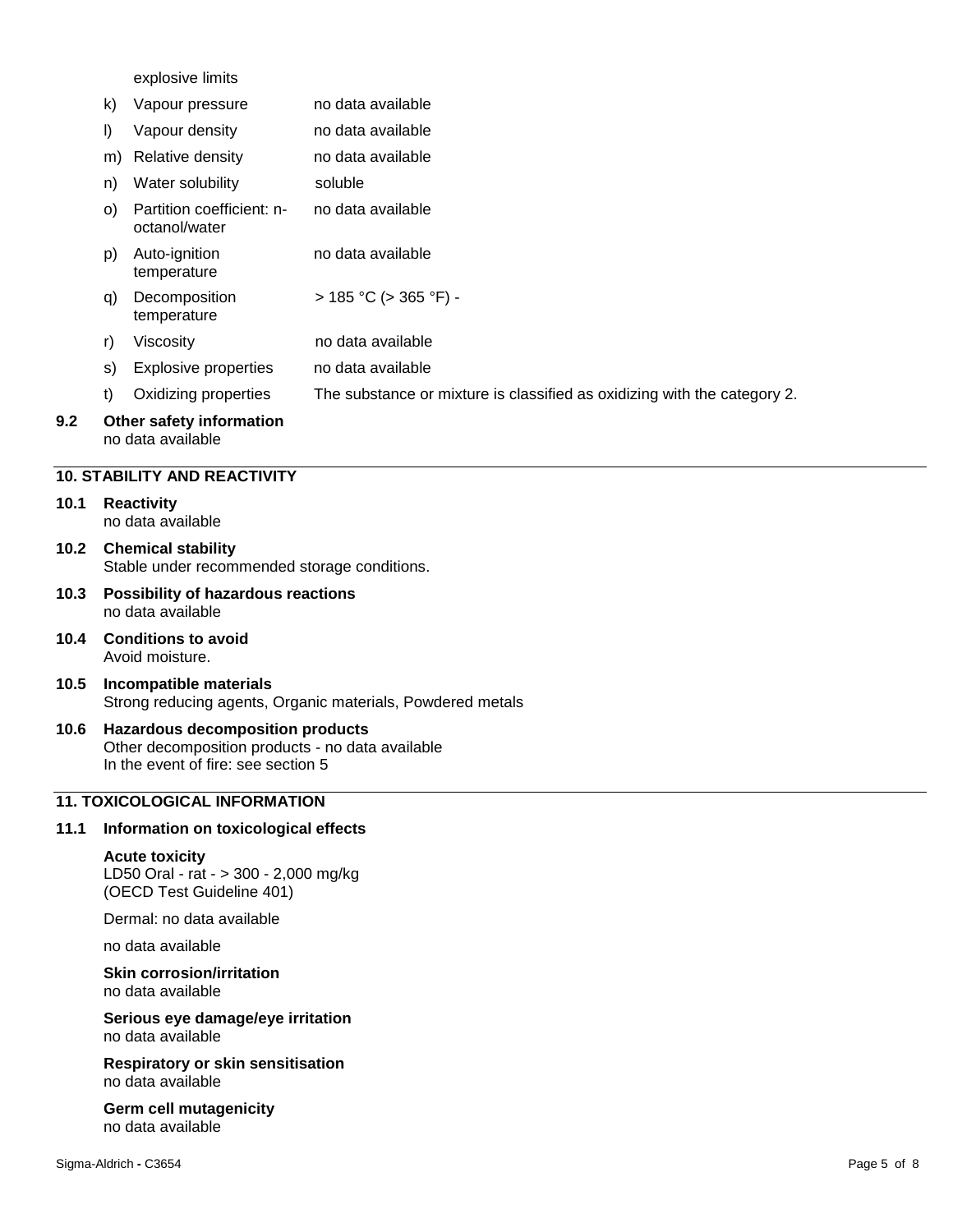#### **Carcinogenicity**

- IARC: No component of this product present at levels greater than or equal to 0.1% is identified as probable, possible or confirmed human carcinogen by IARC.
- ACGIH: No component of this product present at levels greater than or equal to 0.1% is identified as a carcinogen or potential carcinogen by ACGIH.
- NTP: No component of this product present at levels greater than or equal to 0.1% is identified as a known or anticipated carcinogen by NTP.
- OSHA: No component of this product present at levels greater than or equal to 0.1% is identified as a carcinogen or potential carcinogen by OSHA.

#### **Reproductive toxicity**

no data available

no data available

#### **Specific target organ toxicity - single exposure**

Inhalation - May cause respiratory irritation. Acute oral toxicity - Local irritation, Stomach/intestinal disorders

#### **Specific target organ toxicity - repeated exposure** no data available

#### **Aspiration hazard**

no data available

#### **Additional Information**

RTECS: Not available

To the best of our knowledge, the chemical, physical, and toxicological properties have not been thoroughly investigated.

#### **12. ECOLOGICAL INFORMATION**

- **12.1 Toxicity** no data available
- **12.2 Persistence and degradability** no data available
- **12.3 Bioaccumulative potential** no data available

#### **12.4 Mobility in soil** no data available

## **12.5 Results of PBT and vPvB assessment**

PBT/vPvB assessment not available as chemical safety assessment not required/not conducted

#### **12.6 Other adverse effects**

no data available

### **13. DISPOSAL CONSIDERATIONS**

#### **13.1 Waste treatment methods**

#### **Product**

Burn in a chemical incinerator equipped with an afterburner and scrubber but exert extra care in igniting as this material is highly flammable. Offer surplus and non-recyclable solutions to a licensed disposal company. Contact a licensed professional waste disposal service to dispose of this material. Dissolve or mix the material with a combustible solvent and burn in a chemical incinerator equipped with an afterburner and scrubber.

#### **Contaminated packaging**

Dispose of as unused product.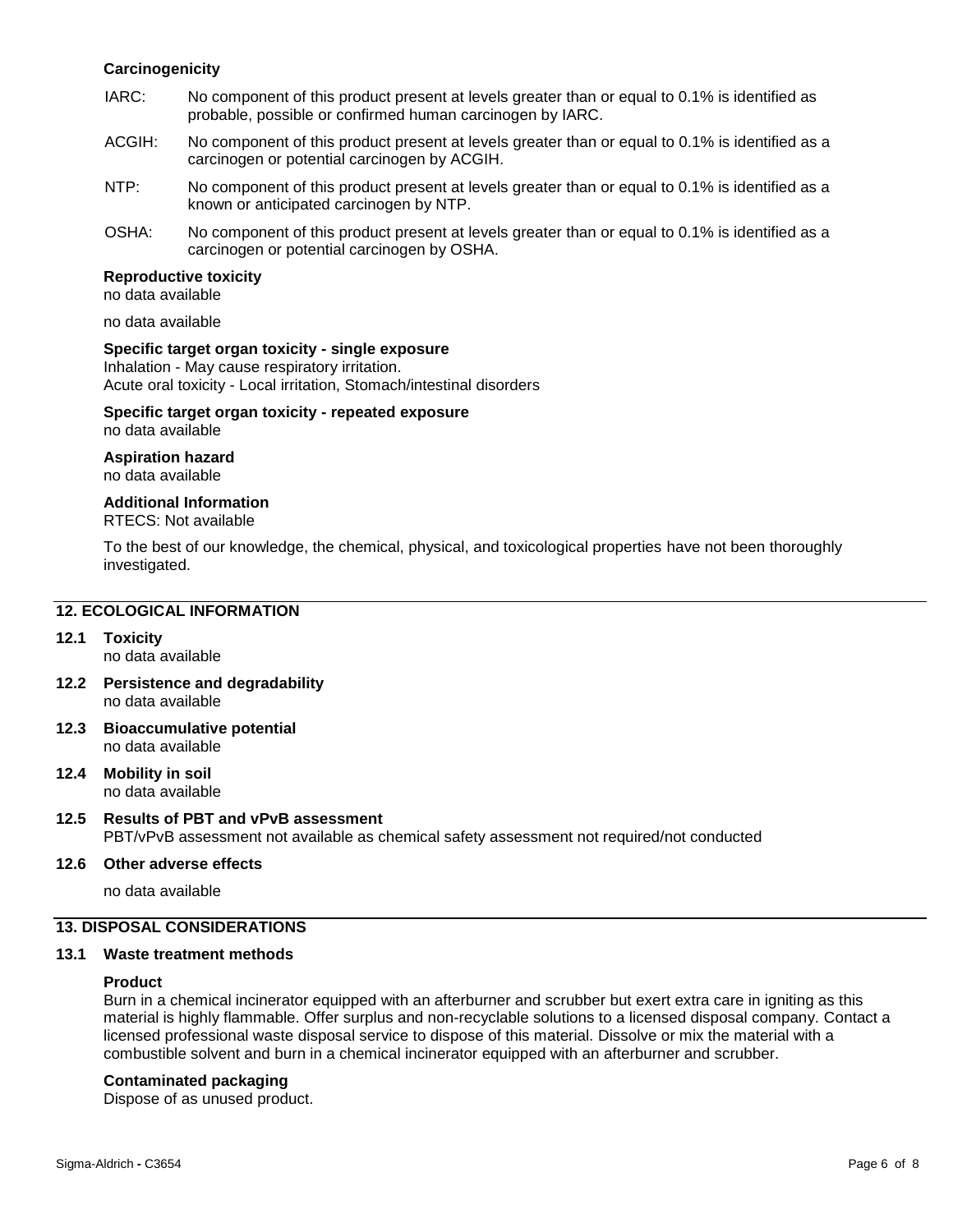#### **14. TRANSPORT INFORMATION**

**DOT (US)**<br> **UN** number: 1477 Class: 5.1 Packing group: II Proper shipping name: Nitrates, inorganic, n.o.s. Reportable Quantity (RQ): Marine pollutant: No Poison Inhalation Hazard: No

#### **IMDG**

UN number: 1477 Class: 5.1 Packing group: II EMS-No: F-A, S-Q Proper shipping name: NITRATES, INORGANIC, N.O.S. Marine pollutant: No

**IATA**<br>UN number: 1477 Class: 5.1 Packing group: II Proper shipping name: Nitrates, inorganic, n.o.s.

#### **15. REGULATORY INFORMATION**

#### **SARA 302 Components**

SARA 302: No chemicals in this material are subject to the reporting requirements of SARA Title III, Section 302.

#### **SARA 313 Components**

SARA 313: This material does not contain any chemical components with known CAS numbers that exceed the threshold (De Minimis) reporting levels established by SARA Title III, Section 313.

#### **SARA 311/312 Hazards**

Reactivity Hazard, Acute Health Hazard

#### **Massachusetts Right To Know Components**

No components are subject to the Massachusetts Right to Know Act.

| <b>Pennsylvania Right To Know Components</b> |            |                      |
|----------------------------------------------|------------|----------------------|
|                                              | CAS-No.    | <b>Revision Date</b> |
| Diammonium hexanitratocerate                 | 16774-21-3 |                      |
| <b>New Jersey Right To Know Components</b>   |            |                      |
|                                              | CAS-No.    | <b>Revision Date</b> |
| Diammonium hexanitratocerate                 | 16774-21-3 |                      |

#### **California Prop. 65 Components**

This product does not contain any chemicals known to State of California to cause cancer, birth defects, or any other reproductive harm.

#### **16. OTHER INFORMATION**

#### **Full text of H-Statements referred to under sections 2 and 3.**

| Acute Tox.       | Acute toxicity                    |
|------------------|-----------------------------------|
| Eye Irrit.       | Eye irritation                    |
| H <sub>272</sub> | May intensify fire; oxidiser.     |
| H302             | Harmful if swallowed.             |
| H315             | Causes skin irritation.           |
| H <sub>319</sub> | Causes serious eye irritation.    |
| H335             | May cause respiratory irritation. |
| Ox. Sol.         | Oxidizing solids                  |
| Skin Irrit.      | Skin irritation                   |

#### **HMIS Rating**

| Health hazard:         |  |
|------------------------|--|
| Chronic Health Hazard: |  |